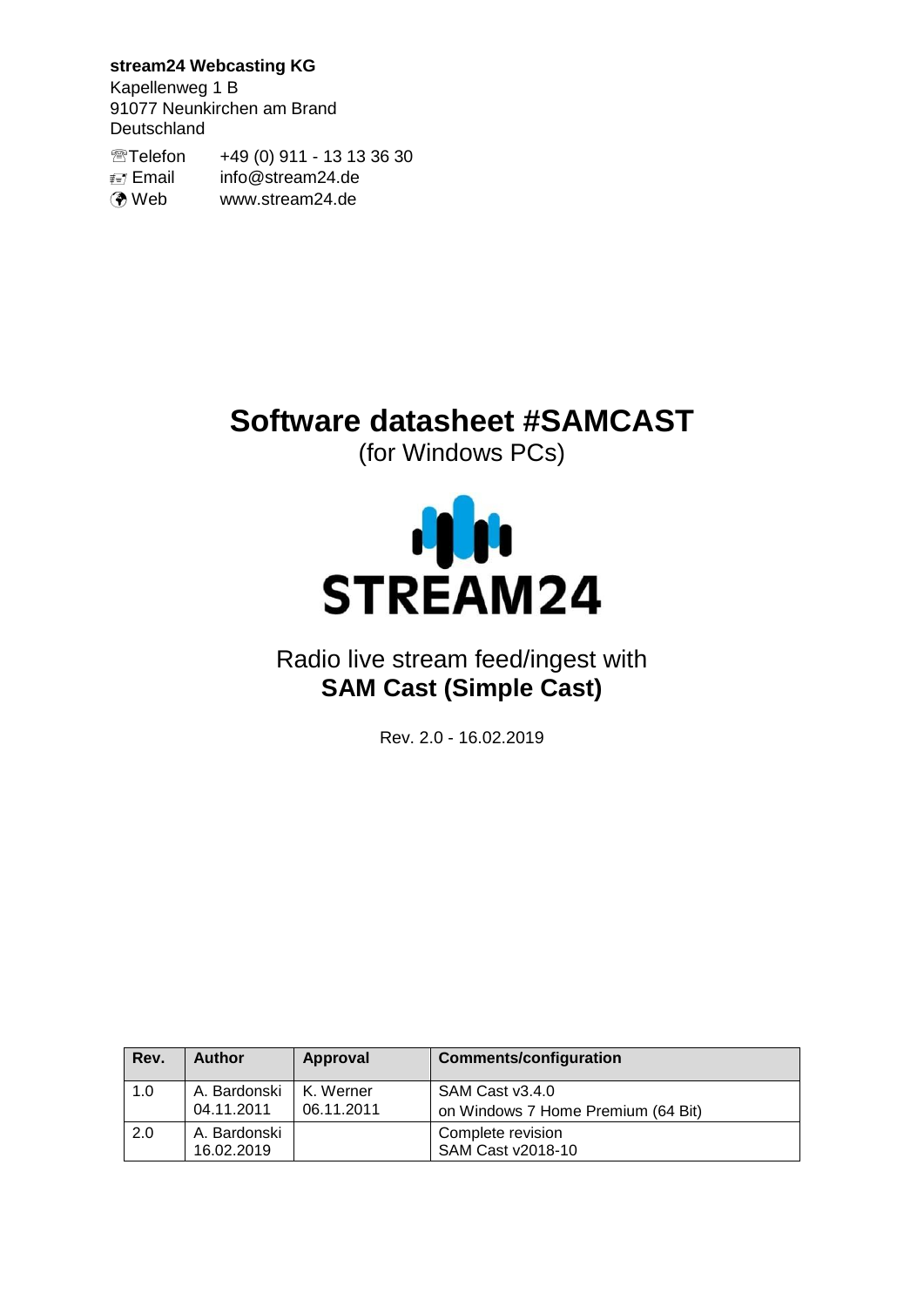# **Introduction**

SAM Cast - also known under its previous name 'SimpleCast' - uses encoder software from Spacial Audio Solutions.

SAM Cast reads in real time from the line-in input of the soundcard, in which the audio signal is supplied from the master output of the mixer or the radio automation system.

The application supports Shoutcast, Shoutcast 2, Icecast and Windows Media Server. There are also many encoders that enable a live radio stream in mainstream audio formats: MP3 and aacPlus (HE-AAC).

Below we show you how you can convert, using SAM Cast, the audio signal feed to the PC into a live stream format and broadcast to the streaming server.

#### **1. Software download and installation**

Follow this link:

#### **<https://spacial.com/sam-cast/?ref=A392>**

Download the FREE TRIAL version and install it with all preselected components. Then you can proceed to the next step and page.

| SAM Cast 2018.10 Setup                     | ×                                                                                                                                                                                       |
|--------------------------------------------|-----------------------------------------------------------------------------------------------------------------------------------------------------------------------------------------|
|                                            | Welcome to the SAM Cast 2018.10<br><b>Setup Wizard</b>                                                                                                                                  |
|                                            | This wizard will guide you through the installation of SAM Cast<br>2018.10.                                                                                                             |
|                                            | It is recommended that you close all other applications before<br>starting Setup. This will make it possible to update relevant<br>system files without having to reboot your computer. |
|                                            | Click Next to continue.                                                                                                                                                                 |
| $\Gamma$ $\alpha$ 4. CAM Coot Lootallation | Cancel<br>Next >                                                                                                                                                                        |

Fig. 1: SAM Cast | Installation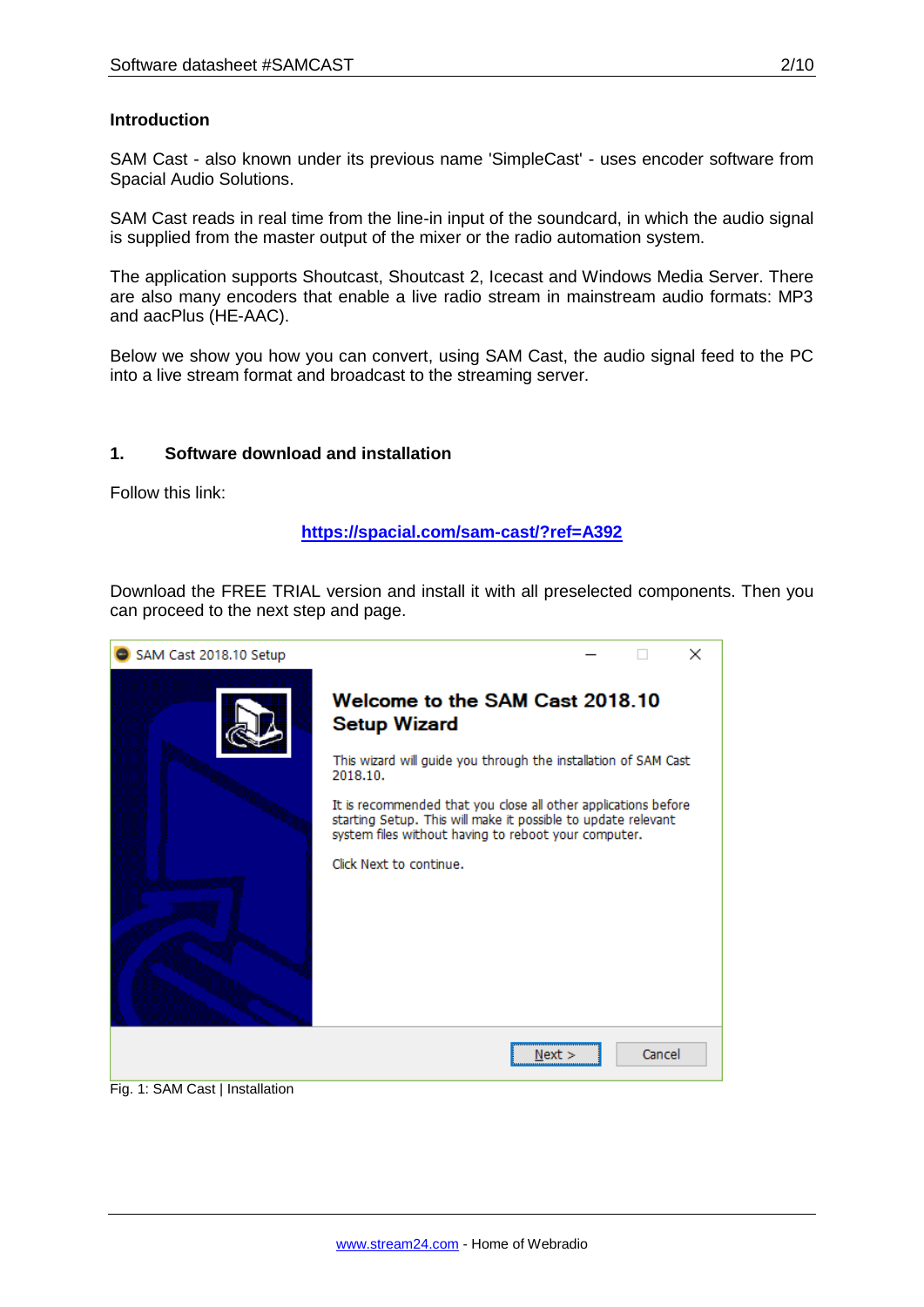# **2. SAM Cast configuration**

# 2.1 Run SAM Cast

Start SAM Cast and you will get the following window:

| <b>SAMCAST</b>          |                       |                           | $\mathbf{x}$               |
|-------------------------|-----------------------|---------------------------|----------------------------|
|                         |                       | Settings                  | Help<br>About              |
| Stream Time:            | 0d, 00:00:00          | <b>Current Listeners:</b> |                            |
| <b>Current Time:</b>    | 21:22:23              | Peak Listeners:           | Ō                          |
| $-15$<br>$-30$<br>$-20$ | $-5$<br>$-10$<br>$-7$ | $-2$<br>$-1$<br>-3        | -0                         |
|                         |                       |                           | dB                         |
|                         | <b>START</b>          |                           |                            |
| Event log               |                       |                           | Clear Log $\boxed{\times}$ |
|                         |                       |                           |                            |
| Encoders                | <b>Statistics</b>     | Sound Processing          |                            |
| Fig. 2: SAM Cast start  |                       |                           |                            |

# 2.2 Encoder addition and setup

SAM Cast is made from individual modules. Clicking on [Encoders] opens another module window:



Fig. 3: SAM Cast Encoders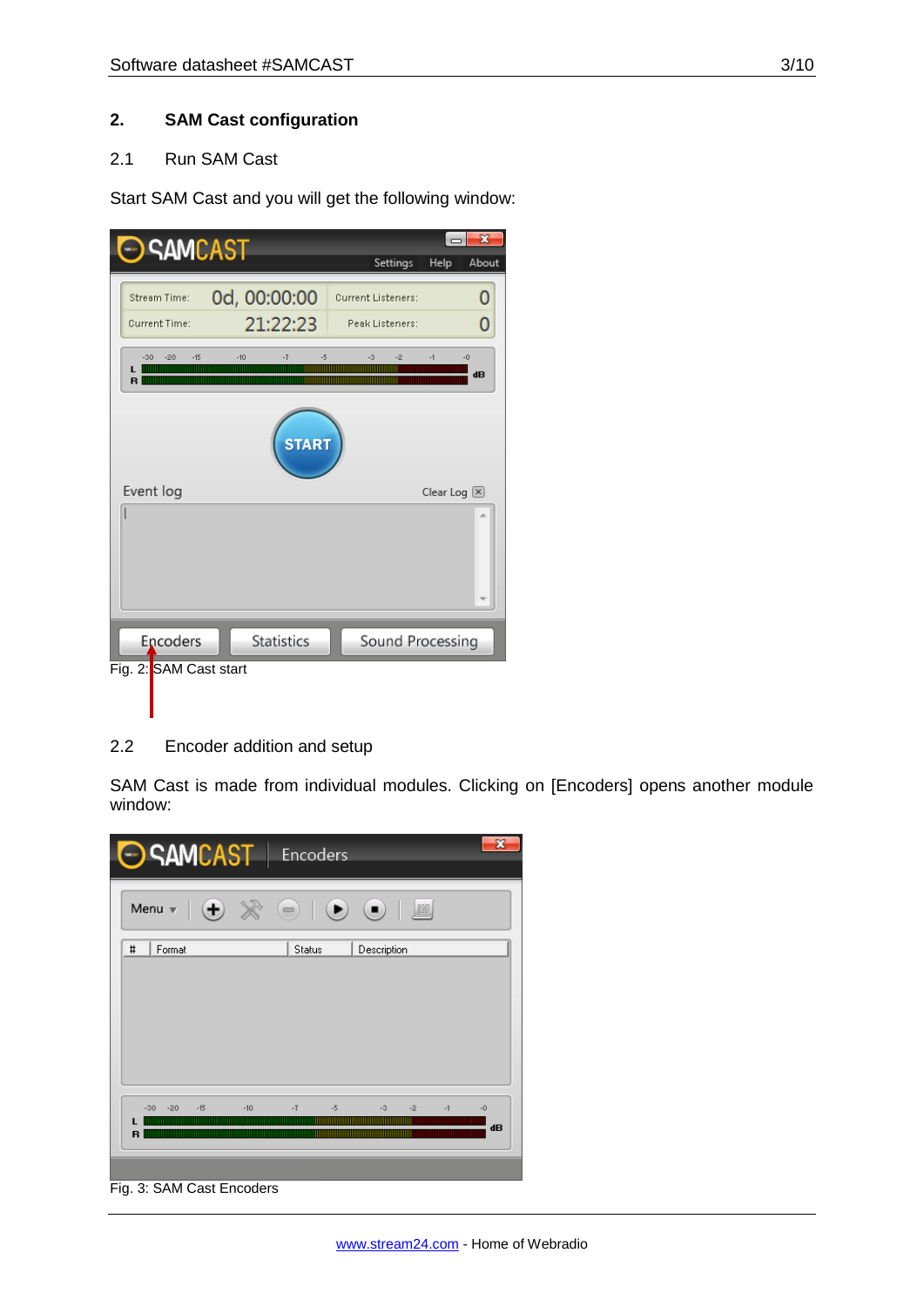#### 2.2.1 MP3-encoder

Now in the module window "Encoders" the MP3-encoder will be added, just click on the [ + ] icon:



Fig. 4: Encoders module

#### Select here the **MP3 (LAME\_ENC)** plug-in:

| Select plugin<br>x                                                                                                                                            |
|---------------------------------------------------------------------------------------------------------------------------------------------------------------|
| SpacialNet Encoder<br>aacPlus v2<br>MP3 (LAME_ENC)<br>WMA (v9 advanced) [ROBUST]<br>WMA (v9 advanced)<br>Ogg (Vorbis)<br>CheapestStream.com Encoder<br>mp3PRO |
| No details available<br>Cancel<br>OK                                                                                                                          |

Fig. 5: Encoder plug-in select

 $\rightarrow$  Continue with [OK]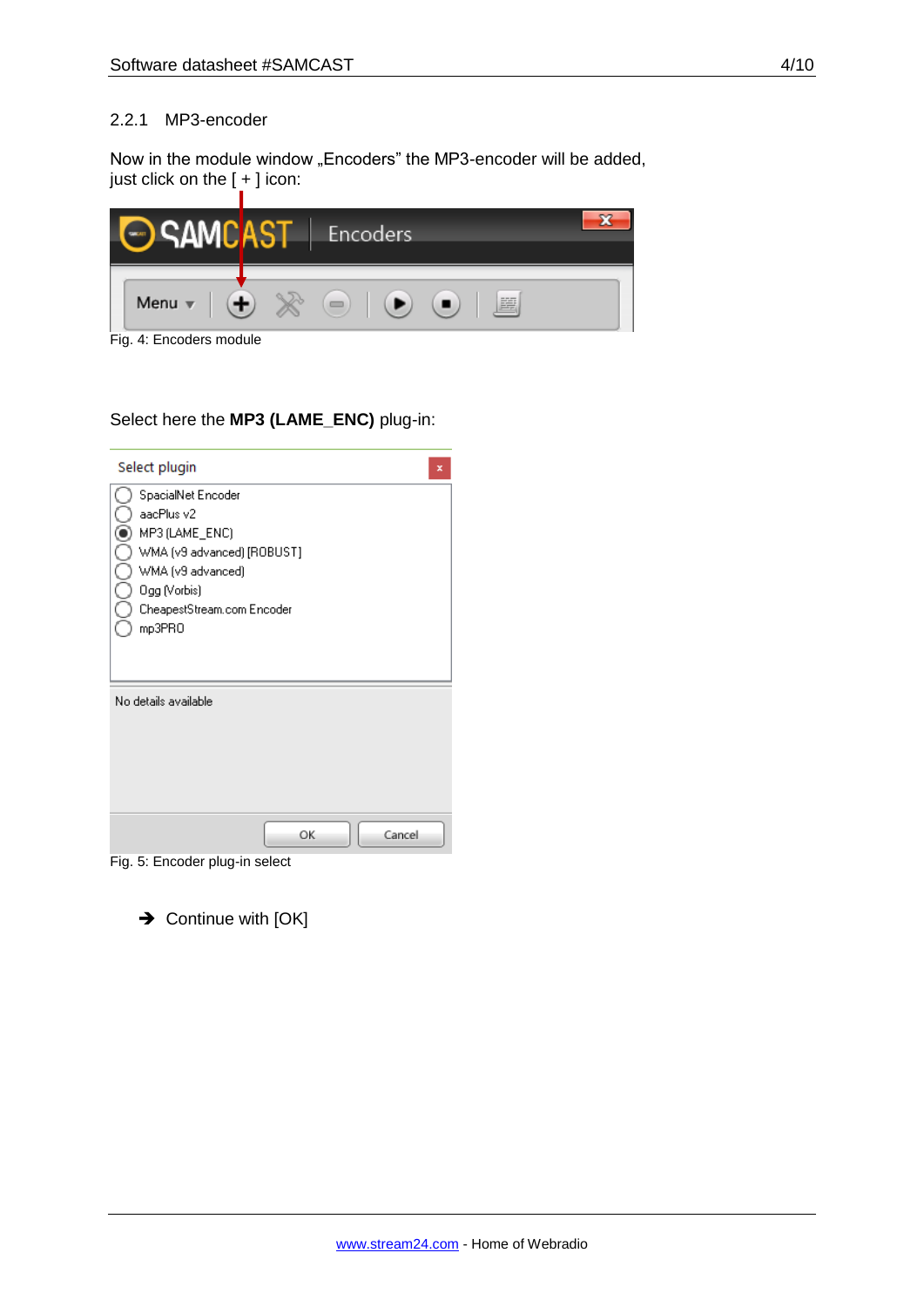# 2.2.2 Configuration of MP3-encoder [Converter]

In the "Converter" tab, the codec parameters (bit rate, mode, sample rate) are specified. Here with us: 128/44 stereo.

| MP3 (LAME) Encoder & Streamer configuration                                                    | П                                                                                                                                                                                           | $\times$ |
|------------------------------------------------------------------------------------------------|---------------------------------------------------------------------------------------------------------------------------------------------------------------------------------------------|----------|
| Converter   Server Details   Stream Archive                                                    |                                                                                                                                                                                             |          |
| Setting<br>Bitrate<br>kbps<br>128<br>Joint stereo<br>Mode<br>44100<br>Hz<br>Sampling rate<br>▾ | General options <sup>-</sup><br><br>Auto start encoder after<br>5<br>$\leftarrow$ seconds<br>$\triangledown$ Auto reconnect encoder after<br>$15 \div \sec(100)$<br>Allow scripts in stream |          |
|                                                                                                | OK<br>Cancel                                                                                                                                                                                |          |

Fig. 6: MP3 LAME Encoder - Converter

Please take over the recommended basic settings in the image above and change the "Server Details".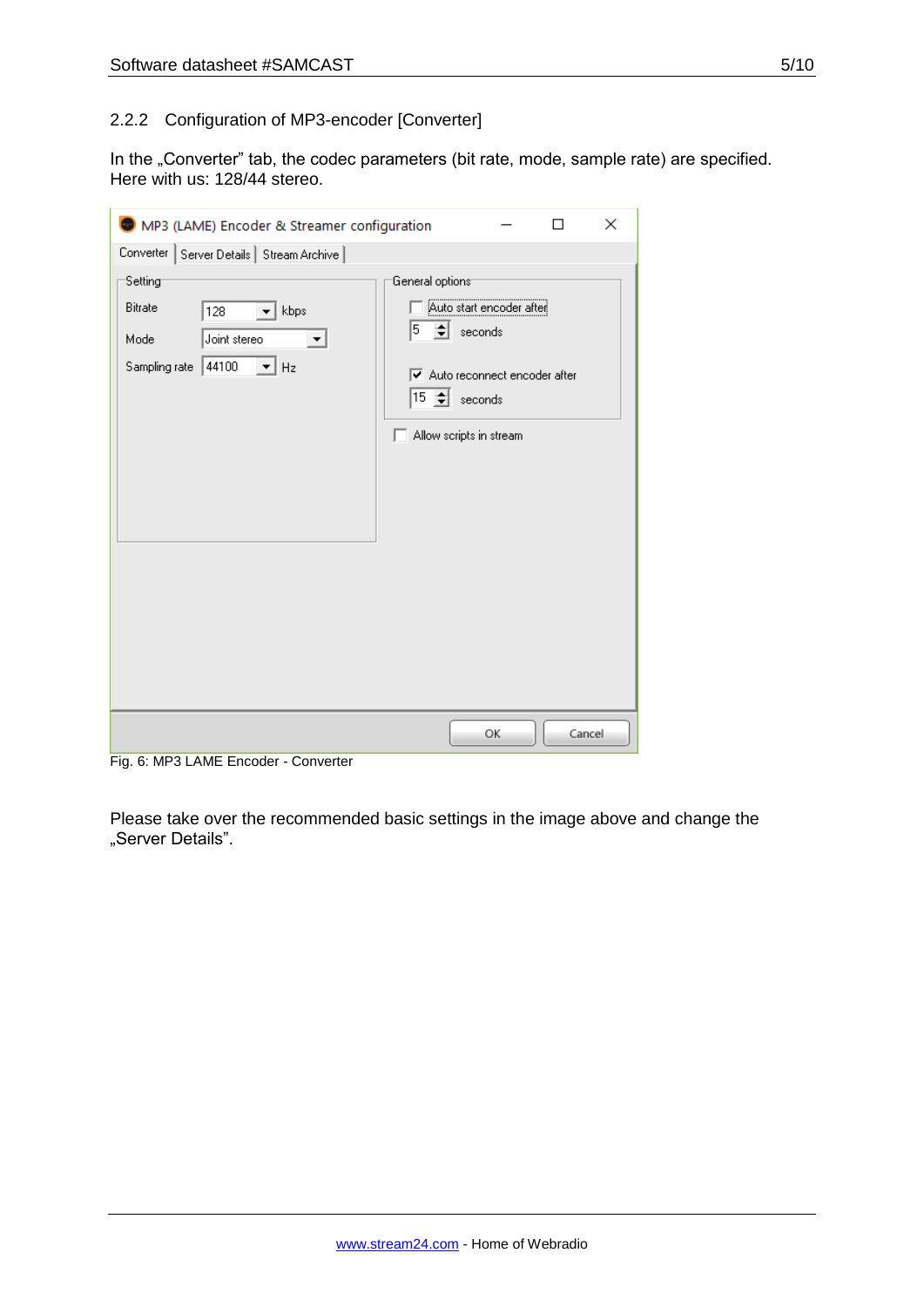#### 2.2.3 Stream server data [Server Details]

In the tab "Server Details" the server parameters are entered. You will find your personal server data in the customer area under "Server Administration | Server Configuration".

| ×<br>MP3 (LAME) Encoder & Streamer configuration                                                                                                                                     |                                                                                                                                                                                                                                                                                                                                                                   |    |             |  |  |
|--------------------------------------------------------------------------------------------------------------------------------------------------------------------------------------|-------------------------------------------------------------------------------------------------------------------------------------------------------------------------------------------------------------------------------------------------------------------------------------------------------------------------------------------------------------------|----|-------------|--|--|
| Server Details   Stream Archive  <br>Converter                                                                                                                                       |                                                                                                                                                                                                                                                                                                                                                                   |    |             |  |  |
| Server Type<br>ShoutCast<br>C Live365<br>О.                                                                                                                                          | C IceCast                                                                                                                                                                                                                                                                                                                                                         |    | C No server |  |  |
| $C$ IceCast 1<br>C IceCast 2<br>Server Details:<br>Server IP<br>rs1.stream24.net<br>Server Port<br>81000<br>Username<br>source<br>Password<br><b>xxxxxxxxx</b><br>Mount<br>/live.mp3 | <b>Station Details</b><br>Station name<br>Radio-Name<br>Station description<br>Genre<br>Various<br>Website URL<br>http://www.your-homepage.de<br>$\triangledown$ List on public station listing (recommended)<br>$\triangledown$ Enable title streaming<br>Caption template<br>\$combine\$<br>URL Append template<br> &artist=#artist#&title=#title#&album=#album | ▼  |             |  |  |
|                                                                                                                                                                                      |                                                                                                                                                                                                                                                                                                                                                                   | OK | Cancel      |  |  |

Fig. 7: MP3 LAME Encoder - Server Details

- Select IceCast and IceCast 2 as **server type** and enter for **Server IP**, **Server Port, Password** and **Mount** your individual server data provided by stream24. The **Username** is optional and always: "source".
- **Station name:** name of your web radio and/or the DJ.
- **Station description:** this field can be left blank.
- **Genre**: this is where you can specify the kind of music.
- **Website URL:** the Internet address of your homepage; please do not forget to put **http://** or **https://** at the beginning of the URL.

Click on [OK] to apply the settings and close the configuration window.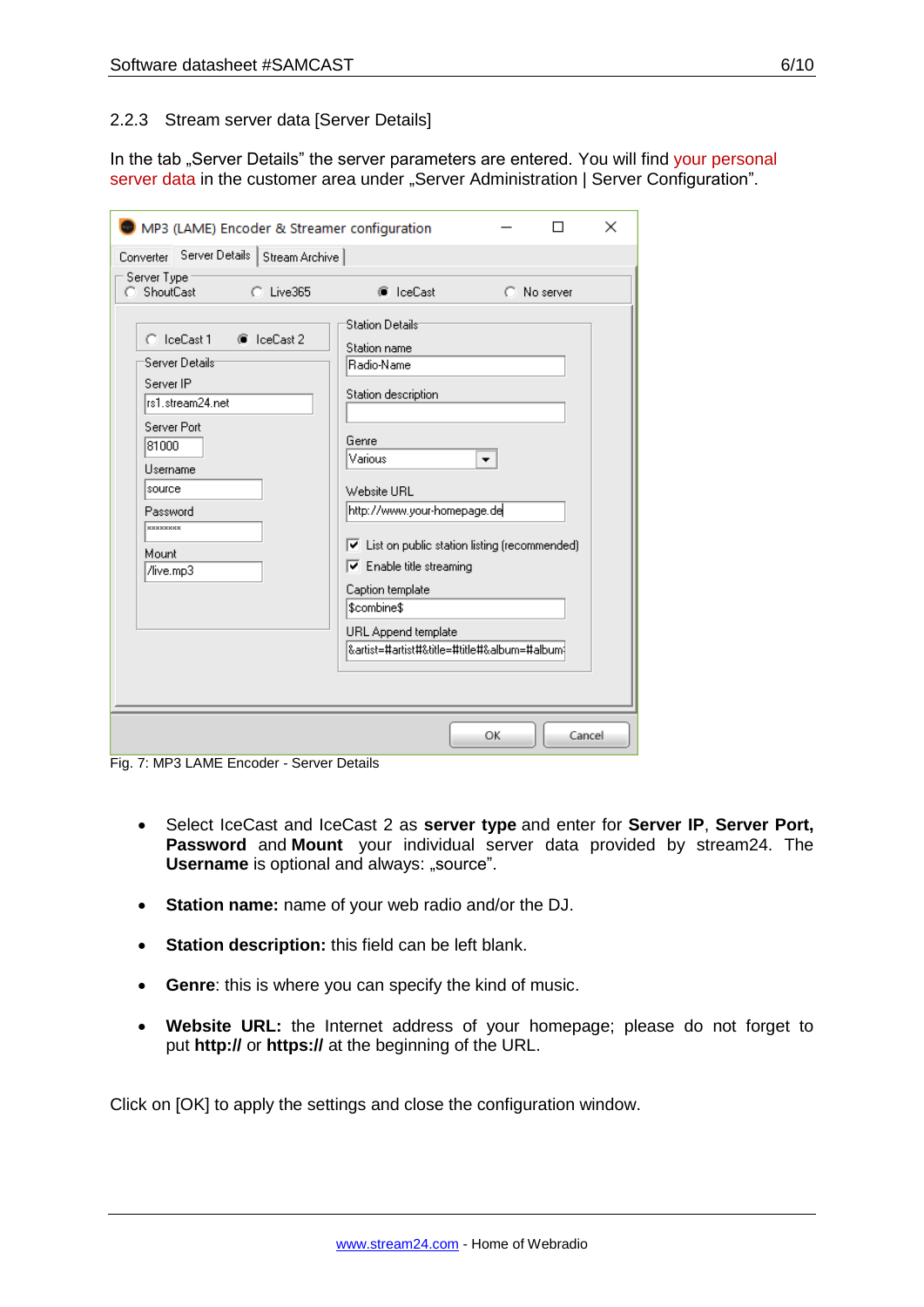The MP3-encoder is embedded now, you should see the following entry:

|                     | SAMCAST   Encoders                                                                                               |                       |                                    |      |            |
|---------------------|------------------------------------------------------------------------------------------------------------------|-----------------------|------------------------------------|------|------------|
|                     | Menu $\mathbf{v} \mid (\mathbf{+}) \times \mathbf{0}$ $\mid (\mathbf{0} \mid \mathbf{0})$ $\mid \mathbf{0} \mid$ |                       |                                    |      |            |
| #<br>Format<br>1    | MP3: 128kb/s (CBR), 44kHz, Stereo (LAME)                                                                         | <b>Status</b><br>Idle | Description<br>Encoder not started |      |            |
| $-30$<br>$-20$<br>R | $-15$<br>$-10$                                                                                                   | $-7$<br>$-5$          | $-3$<br>$-2$                       | $-1$ | $-0$<br>dB |

Fig. 8: Encoder module with installed MP3-encoder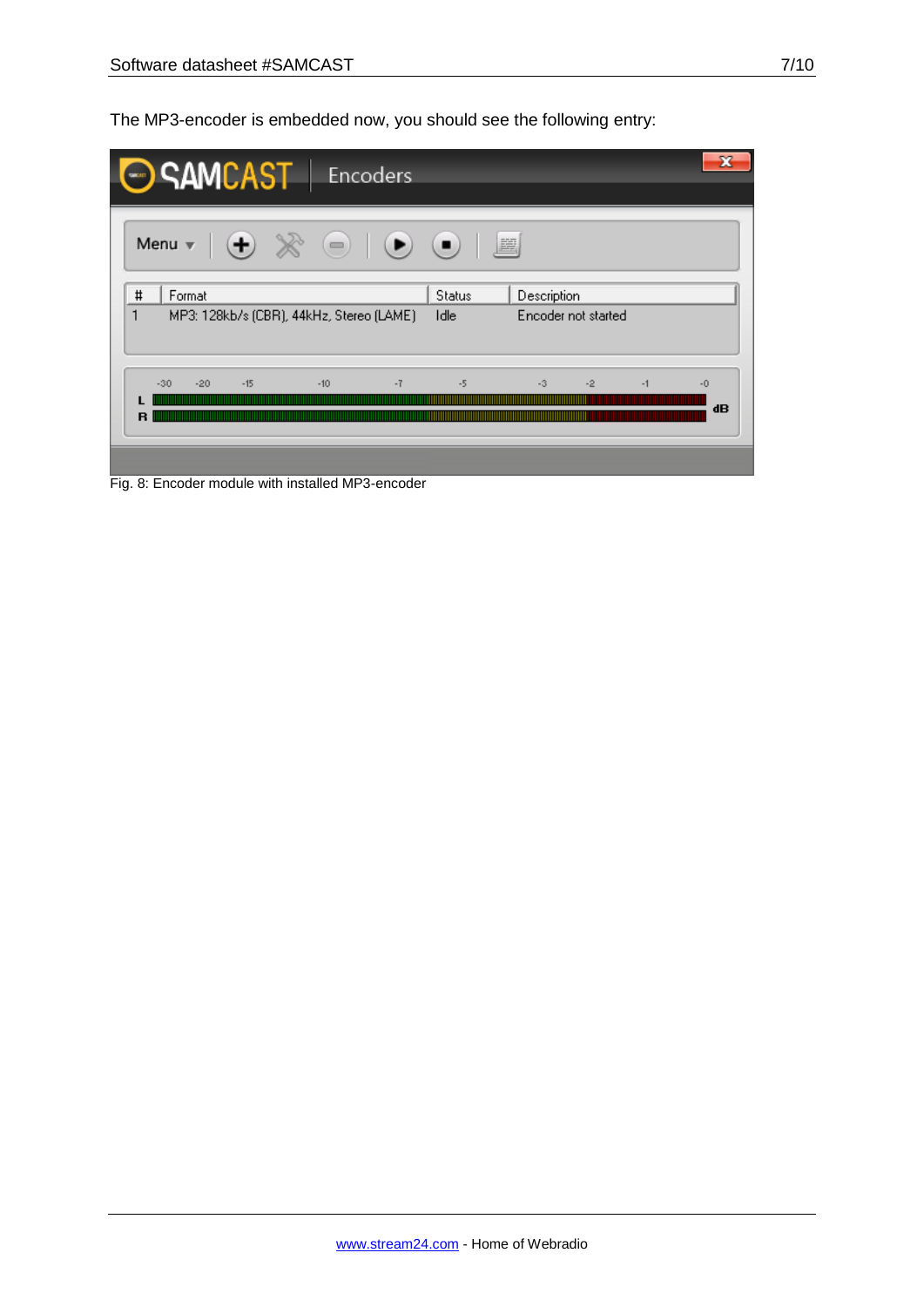# **3. Select capture device / sound card**

Go back to SAM Cast main module and click on 'Settings':



Fig. 9: SAM Cast main module

The following window appears:

| General Options<br>- Event Adaptors<br>— Member Details<br>- Station Details<br>— Statistic Relays<br>— History Log<br>- Registration Key | <b>General Options</b>                                                                                                           |
|-------------------------------------------------------------------------------------------------------------------------------------------|----------------------------------------------------------------------------------------------------------------------------------|
|                                                                                                                                           | General base encoder options<br>Automatically start on load<br>Capture sound from device<br>Stereomix (Realtek High Definit<br>▼ |
|                                                                                                                                           | Send final audio to sound device<br>Lautsprecher (Realtek High Definition $A =$                                                  |
|                                                                                                                                           | Logging                                                                                                                          |
|                                                                                                                                           | Save log to file<br>C:\Users\radiomacher\AppData\Local\SpacialAudio\SAMCa{                                                       |
|                                                                                                                                           | 5000<br>Maximum log size<br>KB                                                                                                   |

Fig. 10: SAM Cast General Options

In the first menu **General Options** under the setting 'Capture sound from device,' select the device (sound card) from where the audio signal should be picked up for your live stream.

The other settings in this window are optional.

Exit with [OK]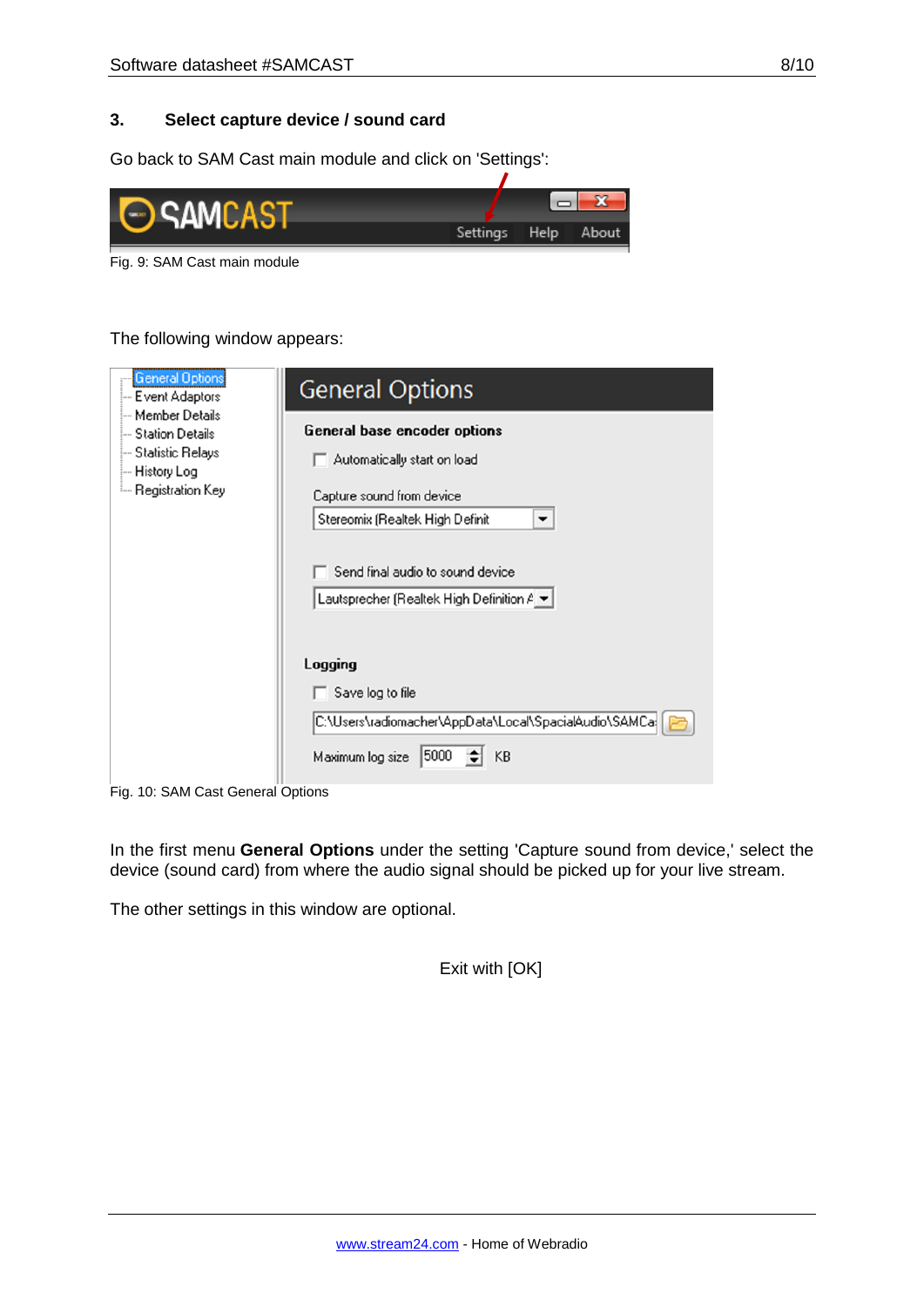# **4. Run SAM Cast and encoder**

Supply the audio signal to the line-in input of your sound card and start SAM Cast by clicking [Start].



Now click the play button in the encoder window to start the encoder as well:

| SAMCAST Encoders                                                                                                                                                                                                                                                                                                             |                 |                                  |      |      |
|------------------------------------------------------------------------------------------------------------------------------------------------------------------------------------------------------------------------------------------------------------------------------------------------------------------------------|-----------------|----------------------------------|------|------|
| Menu $\mathbf{v}$ $\mathbf{v}$ $\mathbf{v}$ $\mathbf{v}$ $\mathbf{v}$ $\mathbf{v}$ $\mathbf{v}$ $\mathbf{v}$ $\mathbf{v}$ $\mathbf{v}$ $\mathbf{v}$ $\mathbf{v}$ $\mathbf{v}$ $\mathbf{v}$ $\mathbf{v}$ $\mathbf{v}$ $\mathbf{v}$ $\mathbf{v}$ $\mathbf{v}$ $\mathbf{v}$ $\mathbf{v}$ $\mathbf{v}$ $\mathbf{v}$ $\mathbf{v}$ | 圖               |                                  |      |      |
| #<br>Format                                                                                                                                                                                                                                                                                                                  | <b>Status</b>   | Description                      |      |      |
| MP3: 128kb/s (CBR), 44kHz, Stereo (LAME)                                                                                                                                                                                                                                                                                     | <b>Encoding</b> | Encoded (0d, 00:00:13), streamed |      |      |
|                                                                                                                                                                                                                                                                                                                              |                 |                                  |      |      |
| $-10$<br>$-7$<br>$-15$<br>$-20$<br>$-30$                                                                                                                                                                                                                                                                                     | $-5$            | ٥<br>-3                          | $-1$ | $-0$ |
|                                                                                                                                                                                                                                                                                                                              |                 |                                  |      | dB   |
|                                                                                                                                                                                                                                                                                                                              |                 |                                  |      |      |
|                                                                                                                                                                                                                                                                                                                              |                 |                                  |      |      |
| Fig. 12: MP3 encoder in operation                                                                                                                                                                                                                                                                                            |                 |                                  |      |      |

If connection to the streaming server was successful, you will see in the column "Description" how the encoder begins counting the broadcasting time and the amount of data transferred.

#### **Congratulations - you're LIVE on the Air!**